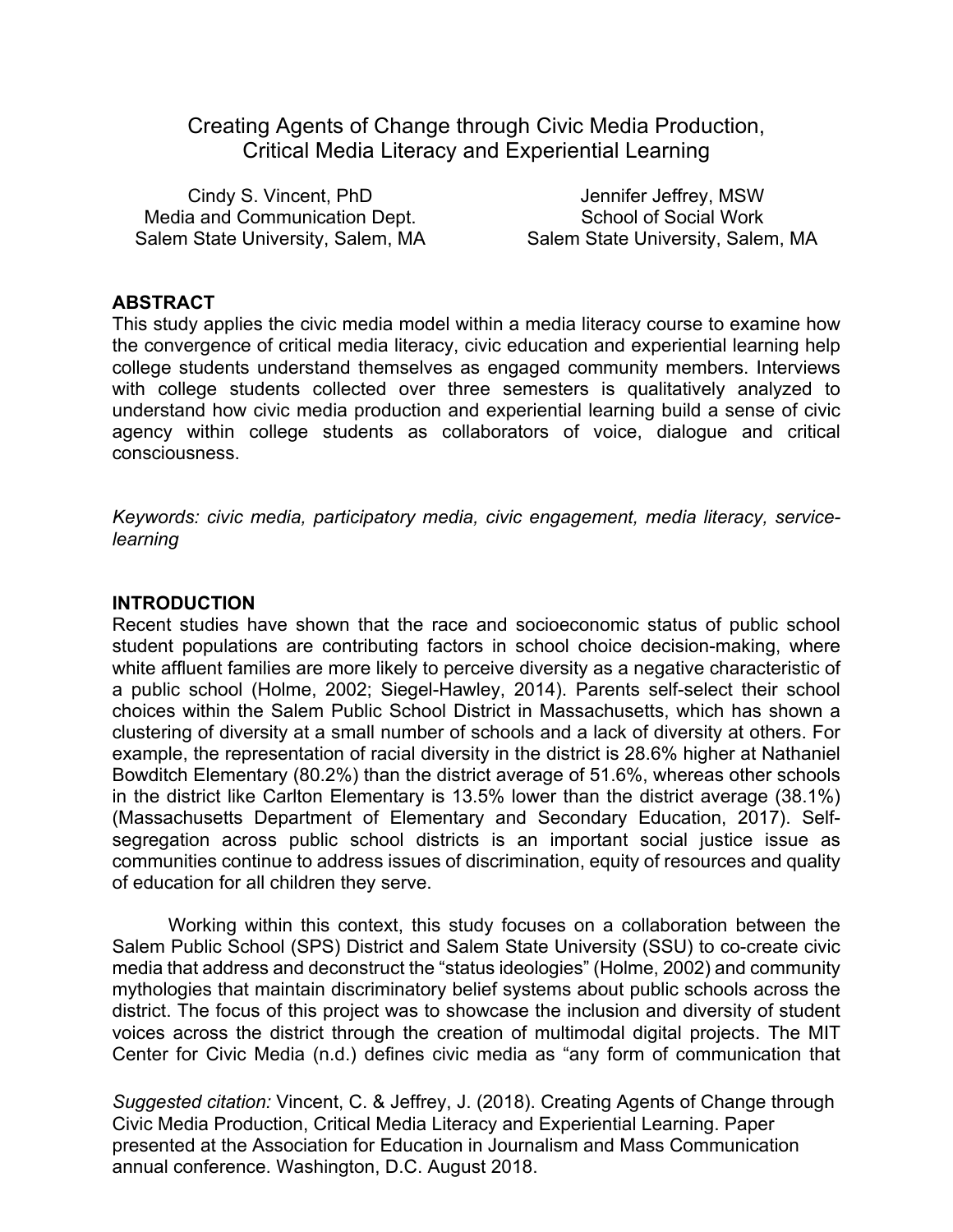strengthens the social bonds within a community or creates a strong sense of civic engagement among its residents." The practices associated with civic media focus on the design or appropriation of tools that create, coordinate or facilitate what can be called "civic" acts or actions taken in the world to benefit a group or community beyond one's intimate sphere. This study examines the co-creation of civic media within the context of a critically-engaged civic learning (i.e., "service-learning") project between Salem State University students and Salem Public School students using a communication civic media model (author citation, 2014). The purpose of this study is to understand how this media model can be used as a pedagogical tool within the classroom to facilitate the co-creation of civic media, with a focus on the construction of voice, dialogue and critical consciousness via critical media literacy. This study also examines how the convergence of critical media literacy, civic education and experiential learning can help higher education students apply their education in a real world context that builds their understanding of themselves as engaged community members. Civic media co-creation is found to be an effective way to engage college students and community members in difficult conversations that celebrate diversity and inclusion within the community.

# **LITERATURE REVIEW**

# *Critical Media Literacy for the 21st Century*

According to the National Association for Media Literacy Education (2010), "Media literacy is the ability to access, analyze, evaluate, create and act using all forms of communication…[it] empowers people to be critical thinkers and makers, effective communicators and active citizens." While the traditional focus on media education has been the critical examination of media through the identification of media creators, intent, aesthetics, etc., contemporary media literacy educators have expanded this focus to account for the rapidly changing nature of the digital media landscape through digital media literacy and critical media literacy initiatives (Buckingham, 2003; Jenkins, 2006). Digital media literacy expands upon this focus to include an emphasis on the skills needed to navigate the 21<sup>st</sup> century digital media landscapes. Paul Mihailidis and Benjamin Thevenin argue that civic media literacy expands this scope further through the focus to prepare community members "for democratic participation by helping them analyze mediated representations of their communities, as well as address issues within their communities" (2013, p. 1615).

Though studies targeting the relationship between digital media literacy and civic engagement are few at this time, preliminary findings have indicated that digital media literacy activities significantly increase online political engagement for both high school and college students, proving to be a more influential factor than family discussions of politics, strengths of personal ideologies and general political interest (Kahne, Lee, & Feezell, 2012, p. 14). Joseph Kahne, Nam-Jin Lee and Jessica Feezell (2012) further posit that the level of digital media literacy may increase the likelihood of civic engagement among young people and therefore such initiatives should continue to grow in quantity and quality. Ellen Middaugh and Joseph Kahne (2013) also argue that through the production and manipulation of media, coupled with the understanding that there is an audience available, students can begin to develop their own voices and unique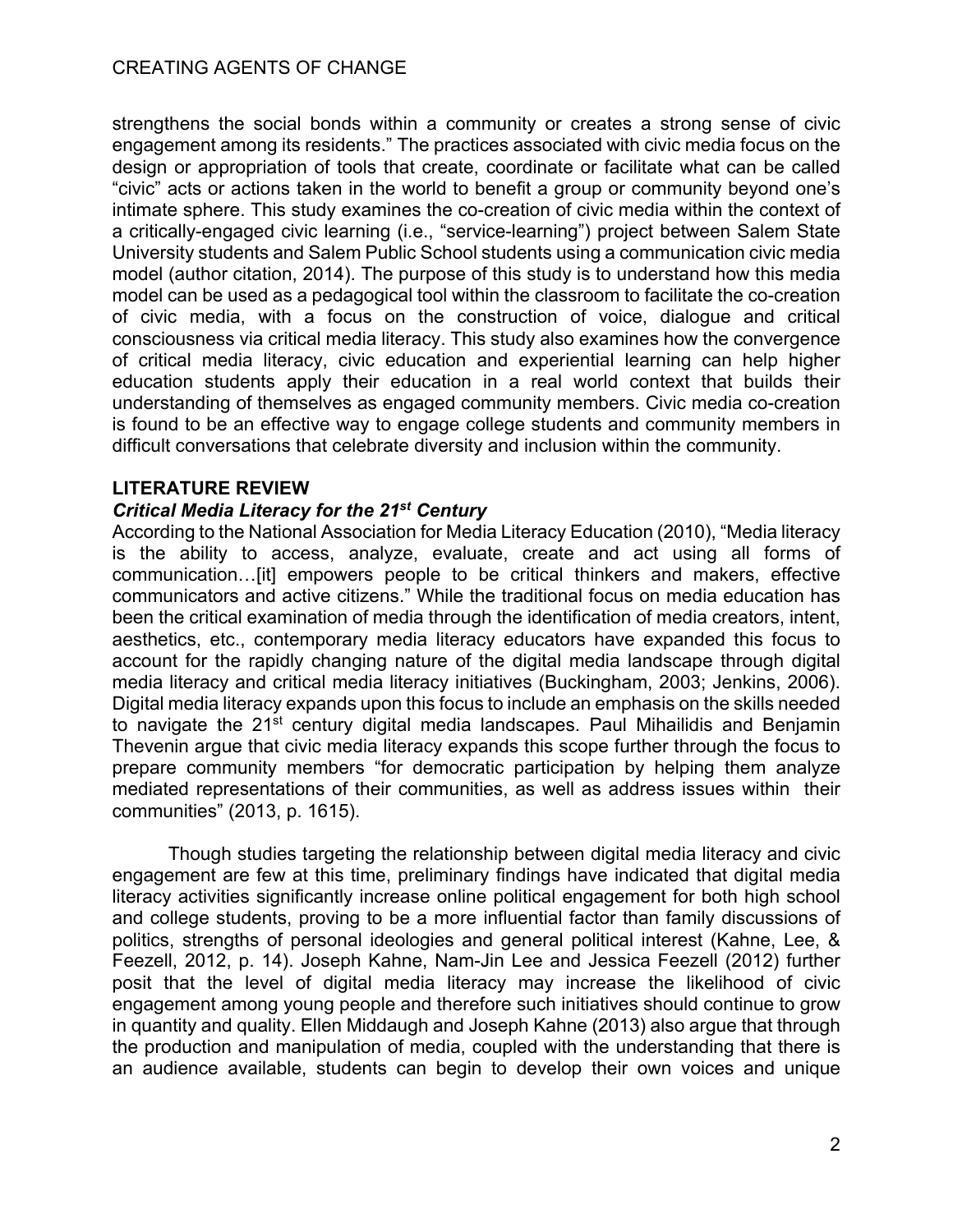perspectives; however, further research is needed into the connection between production of media and self-actualization of youth.

# *Civic Education and Participatory Politics*

Scholars have critiqued the shortcomings and failures of traditional civic education in the classroom, pointing towards a notable decline in the quantity and quality of civic curriculum over the past four decades (Putnam, 2000; Walling, 2007). However, recent scholars, educators and practitioners have focused efforts on reinforcing the importance of civics in K-12 and higher education as well as addressing the gaps that exist regarding who has access to this education and who does not (Kahne, Hodgin, & Eidman-Aadahl, 2016). As democracy itself evolves, researchers in the field are calling for a wider definition of civic engagement to include not only traditional electoral activities, but also activism, civic activities and "lifestyle politics," which favor self-expression and selfactualization (Kahne et al., 2012; Kahne, Middaugh, & Allen, 2014). Scholars argue that the relationship between an issue and one's individual identity may play a key role in the likelihood of civic engagement, and Christina Spurgeon, Liz Ferrier, Lisa Gunders and Phil Graham's (2012) findings indicate that youth and adults alike are more engaged by "localized, identity-based forms of civic culture and participation" (p. 917). Qualitative studies have supported the theory that participatory politics make up the bulk of youth political engagement, linking participatory online culture to increased political participation in youth across all racial groups (Kahne et al., 2014). Contributing factors to this participation include opportunities for investigation, dialogue and feedback, circulation, production, and mobilization. Furthermore, evidence suggests that involvement in some form of participatory politics increases the likelihood of voting (Cohen, Kahne, Bowyer, Middaugh, & Rogowski, 2012).

# *Critically-Engaged Civic Learning*

Phillip Motley and Amanda Sturgill (2014) define service-learning as "a specific domain of experiential learning that strives to encourage learning about course content as well as about civic responsibility, in the context of meeting community needs" (p. 169). Research on service-learning courses involving media literacy indicate that it can help students recognize the gap that exists between the media's portrayal of marginalized populations and their realities (Motley & Sturgill, 2014). While the 21<sup>st</sup> century has seen a rise in service-learning, criticisms of this approach have also increased. According to Tanya Kajner, Donna Chovanec, Misty Underwood and Ayesha Mian (2013), traditional servicelearning stems too often from a charitable orientation, "fails to explore and address the root causes of injustice...and ignores critical issues such as the presumption of neutrality, privileging of 'whiteness,' and imbalance of power relations that support social inequalities" (p. 36). Middaugh and Kahne (2013) have also identified the potential for a hierarchy between teachers/adults and students/youth as a possible obstacle in traditional service-learning and suggest that adults can help level the playing field by entering a realm where the student can leverage their expertise.

In light of these criticisms, we use a new approach to service-learning, entitled *critically-engaged civic learning* (author citation, 2018). This approach expands upon scholarship and criticisms to traditional service-learning by focusing on six guiding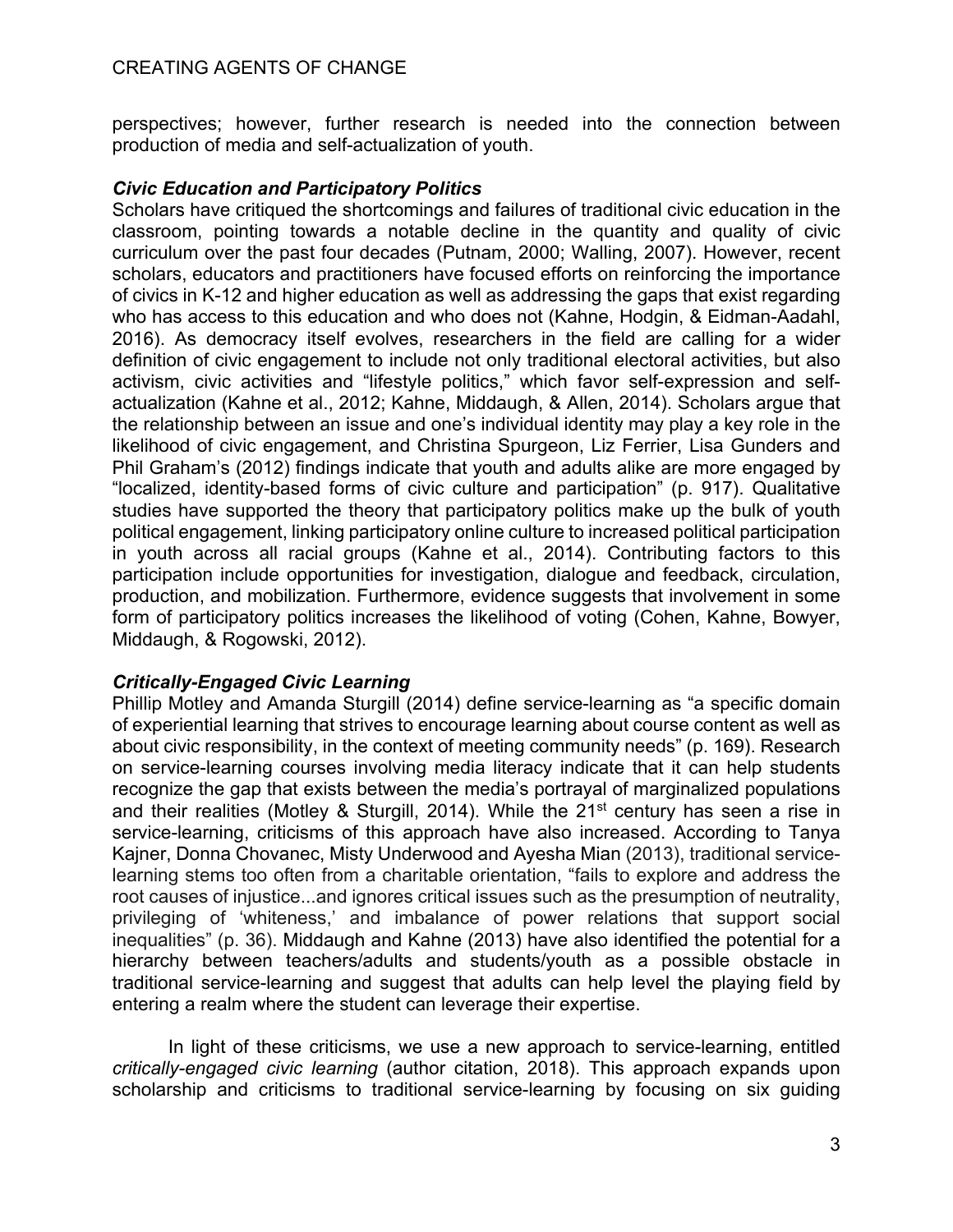principles: social justice, power dynamics, community, civic learning objectives, reflexivity, and sustainability. While building from critical service-learning (Mitchell, 2008) and community-based frameworks (Post, Ward, Longo, & Saltmarsh, 2016; Stoecker, 2016), this approach goes further to emphasize the importance of holistic and sustainable approaches that reinforce equitable partnerships between faculty, students, community partners, and community constituents. Identified outcomes of this framework have been seen in six overarching areas: social change (incremental and holistic), civic engagement (civic learning and agency), workforce development and preparation, community building (knowledge-making and understanding), individual success (student and community member), and personal growth (self-awareness, self-efficacy and self-empowerment) (author citation, 2018). Research indicates that experiencing the feeling of being a part of a greater movement, something historically meaningful, is a key motivating factor for civic engagement (Cohen et al., 2012; Middaugh & Kahne, 2013). This approach offers students a variety of civic opportunities, to include "authentic learning" as a means for practicing civic engagement, establishing or enhancing relationships to community and social movements, the ability to find one's voice and practice decision-making, and assessing issues of justice and fairness (Middaugh & Kahne, 2013).

#### **Theoretical and Conceptual Framework**

This study builds upon existing research that looks at the role of participatory and civic media for increasing civic engagement in marginalized groups and communities and is situated in the newly emerging field of civic media (author citation, 2013, 2014; author citation, 2016). The first anthology for this field was published in spring 2016 by MIT Press and is "anchored by a vision to better understand how digital media are fundamentally advancing or threatening the capacity of [community members] across politics, activism, education, art, health, expression, games, and society writ large" (Civic Media Project, n.d.). The type of communication created can be as varied as technological apps and digital storytelling to performance art pieces and graffiti, with the central goal of bringing people together to create communicative messages and processes for the common good. While the term "common good" is deeply subjective, the idea is that the process and outcome of participation should be towards the benefit of the community.

Additionally, this study builds upon the well-established research and literature on participatory media. This study relies on Shirley White's (2003) definition of participatory media, which views the participatory process as dependent on interaction and dialogue where communication is the foundation of any social change process. The concept of participatory media is used due to its focus on the media production *process* rather than the *product*. According to Clemencia Rodríguez (2001), video-as-product focuses on creating a product produced by an external source, whereas video-as-process focuses on the symbiotic relationship of the external and internal agents working together to create a video reflective of that community. White (2003) argues that participatory communication must be visualized as "process methodology" that enables people at the margins or grassroots level to acquire the skills and knowledge necessary to generate their own messages.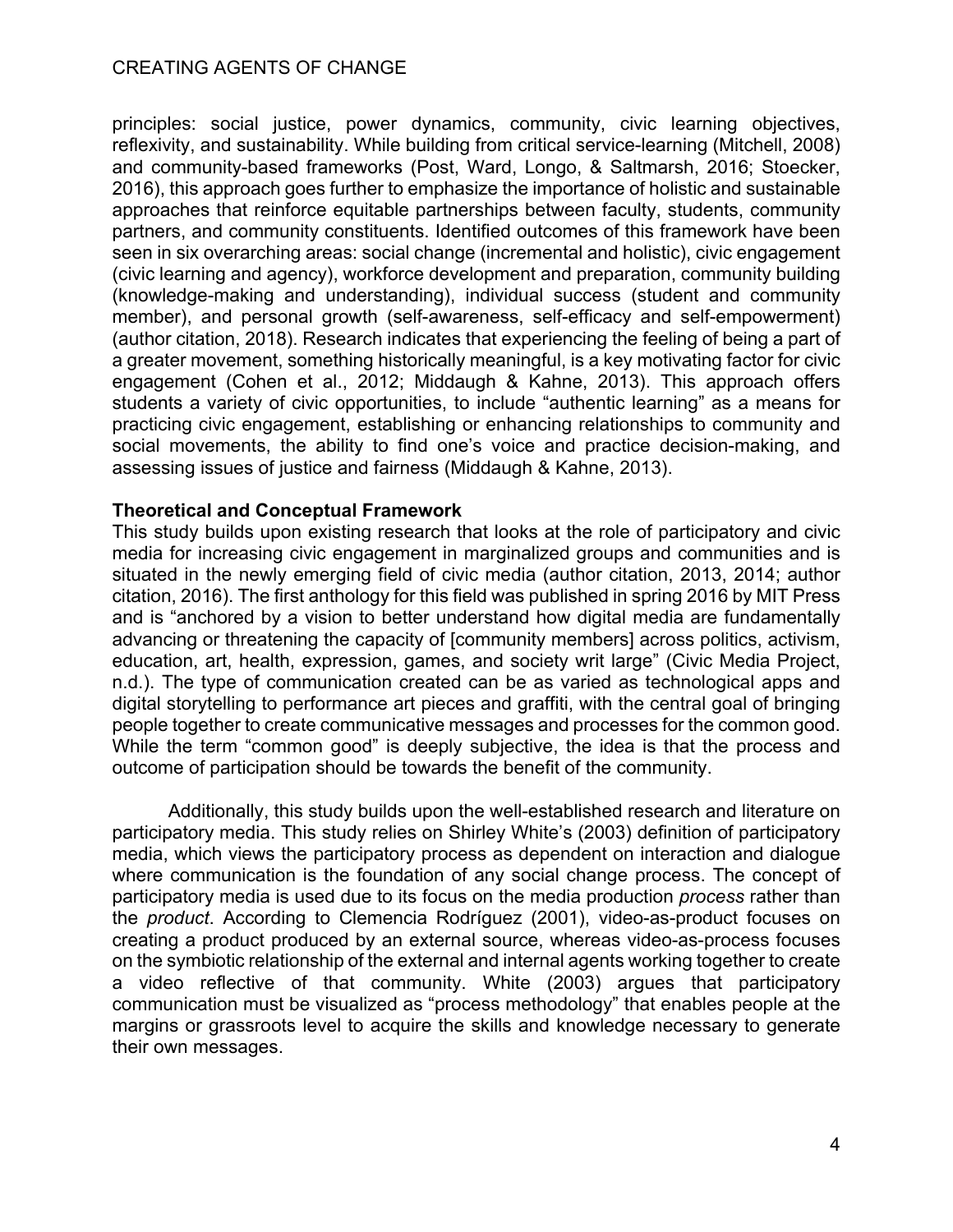This study uses the civic media model that was created based upon these theories and scholarship (author citation, 2014) and applies it as a pedagogical tool within a college media literacy course. The model begins by delineating three interlocking phases that occur as individuals create media that consist of: 1) voice articulation, 2) communal dialogue, and 3) critical consciousness. As individuals participate in the creation of their own media they engage in each of these phases in a non-linear and rhizomatic manner, idiosyncratic to their own progression. During voice articulation, participants identify, construct, and articulate their voices as they engage in critical dialogue with the facilitator and other participants. This is based on a Freirean (1970) model of dialogue of equals, where the focus is on mutuality, supportiveness, and facilitation to ensure ideas can be shared through dialogue. Communal dialogue serves as a vehicle for participants to critically analyze their positionality, as well as the positionality of others, with regard to larger structural forces of oppression (e.g., economic and political). These discussions in turn help raise critical consciousness for participants and enable them to be open and receptive to identifying a personal sense of agency as well as the possibility of their own power to be used to create social change within their community. As a result of engagement in the civic media process, participants saw an increase in selfempowerment and a sense of agency (author citation, 2014). The next sections of this paper will describe how this communication model transformed into a pedagogical model and the inherent changes that needed to be made when the facilitator position shifted from the instructor to the college students.

# **METHODOLOGY**

This paper examines interview data collected from students enrolled in the COM220 Media Literacy course at Salem State University (SSU). Our research questions focus on the role media production plays in civic participation, the impacts of civic media production, and how civic media education facilitates the self-empowerment of young adults.

- RQ1. How can the civic media model be implemented in a higher education classroom setting and with what effect?
- RQ2. How can the convergence of critical media literacy, civic education and experiential learning help college students apply their media literacy education in a real world context that builds their understanding of themselves as engaged community members?

Interviews were collected over the spring 2016, fall 2016, and spring 2017 semesters. A total of 23 interviews were qualitatively analyzed for this study, using a combination of grounded theory and the civic media model paradigm as a framework. The civic media model provided five main themes through which the data were analyzed: voice, dialogue, critical consciousness, self-empowerment, and agency, and an additional theme was added to address pedagogical aspects of the data. Additionally, interviews were analyzed through open coding and constant comparison to ensure consistency of coding and reliability in data (Corbin & Strauss, 1990). A second close reading was conducted, consisting of axial coding, where re-analyzed categories either merged existing categories or abandoned categories as irrelevant. This analysis resulted in the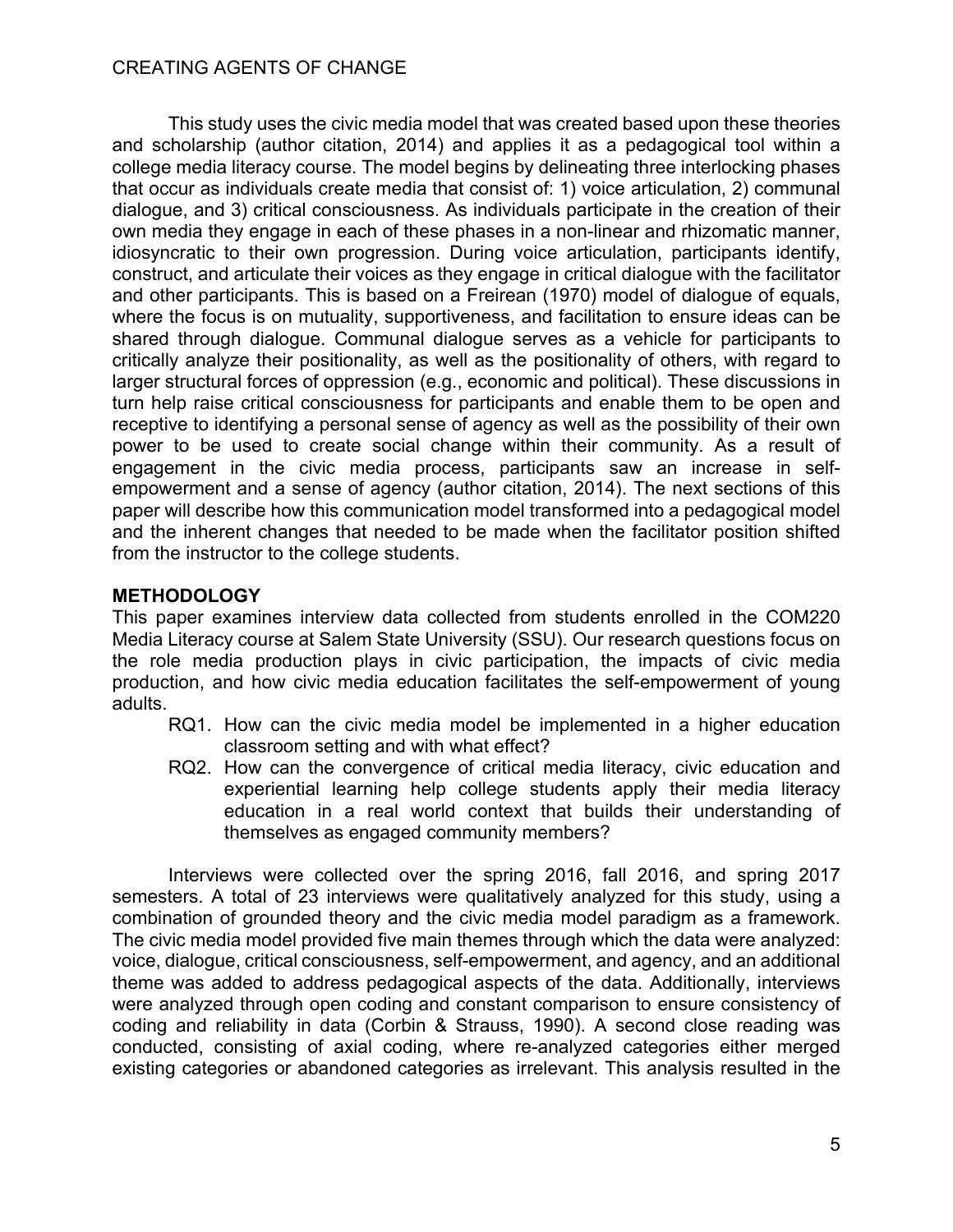creation of six themes and 28 sub-themes, which will be explicated further in the next section.

To implement the project, SSU students collaborated with Salem Public School (SPS) students to co-design, co-create and co-edit civic media projects that consisted of showcasing at least one element of diversity at the SPS through the creation of short multimodal narratives. Each final project presented a multimodal narrative that raised awareness of a diverse perspective within the SPS and included ways to convey the narrative across platforms/technologies. SSU students were assigned to work with at least one SPS student and sometimes required to work with one other college student due to the larger college class size. College students usually partnered with  $5<sup>th</sup>$  graders across the school district, although some semesters they worked with  $3<sup>rd</sup>$ ,  $4<sup>th</sup>$ ,  $7<sup>th</sup>$ , or  $8<sup>th</sup>$ grade students. SSU and SPS students met an average of six times over the course of the semester for the project creation and two more for final project showcases. The first meeting served as an informal ice breaker for students to get to know one another and begin to build trust and rapport. During the second and third meetings, students engaged in co-design strategies like storyboarding, cognitive and context mapping, collagemaking, and paper prototyping. The next two meetings gave students time to create their civic media project and the final meeting was reserved for finishing co-creation or undertaking co-editing of the final project. At the end of the semester, project teams presented their final project in a project showcase at the elementary school.

# **ANALYSIS AND RESULTS**

# **Pedagogy**

This project intentionally used a transformative pedagogical approach based on the works of Paulo Freire (1970) and bell hooks (1994). This approach was first implemented in the classroom prior to the initiation of the project by deconstructing the "banking" concept of education and asserting, from the very first day of class, that no one involved in this project (professor included) knows everything and that everyone involved has something valuable to contribute in the co-construction of knowledge. By starting from this perspective, power dynamics were instantly confronted and questioned, which is a process that continued outside of the college classroom and into the community setting. This approach also strove to establish a "dialogue of equals" between all participants (again, professor included), in which no one person held a superior rank or "owned" knowledge, but instead engaged in the co-construction of knowledge through dialogue and critical consciousness raising. By taking this approach, college "students…[were] now critical co-investigators in dialogue with the teacher" and their SPS partners and strove "for the *emergence* of consciousness and *critical intervention* in reality" (Freire, 1970, p. 81). As a result, "Students, as they [were] increasingly posed with problems relating to themselves in the world and with the world, [felt] increasingly challenged and obliged to respond to that challenge" (Freire, 1970, p. 81). This pedagogical approach also strove to create a sense of community among participants based on a learning and re-learning of cultural codes stimulated by "a climate of openness and intellectual rigor" (hooks, 1994, p. 40). This environment required participants to engage in learning "to accept different ways of knowing, new epistemologies, in the multicultural setting" (hooks, 1994, p. 41).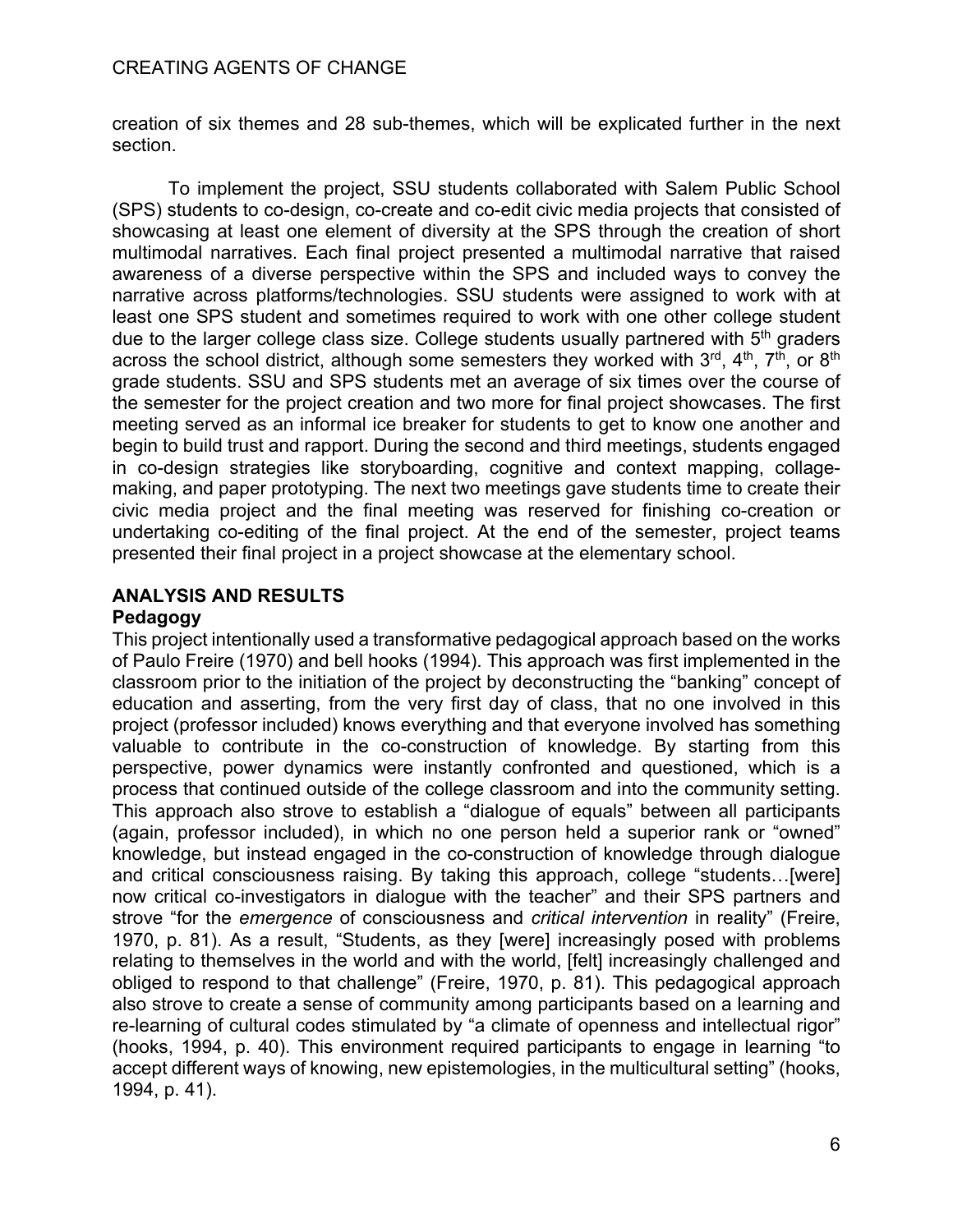Within our analysis, our pedagogical approach was discussed by students in terms of process and strengths. During the interviews, SSU students reflected on their process for building trust and relationships with their partners. Students were candid about the foundation of shared knowledges and authority needed to build trust and rapport with their partners. For example, one student stated:

[My SSU partner and I] really listened to what [our SPS partners] were saying and were trying to guide them in the right direction instead of us both telling them what to do or one partner telling the kids what to do. It was a collective thing where we gave them guidance, but they had their own ideas and I think that a mix of all those things, and the girls being great girls to work with, that was just a really good experience.

In this sense, students were able to consciously describe a central Freirean argument: through shared knowledge and a dialogue of equals, educational facilitators can serve as catalysts for participants to gain critical consciousness and empower themselves. In order for this to occur, dialogue must take place in an open environment where interlocutors view each other as counterparts (a dialogue of equals), each with valid knowledge and experiences (Freire, 1973). During interviews, students also reflected on the process of executing the Freirean pedagogy through brainstorming sessions and the outcome of their final projects. Through co-design strategies of brainstorming, storyboarding and prototyping their projects, students engaged in opportunities to confront inherent power dynamics by questioning traditional student-teacher dynamics. Through this collaboration, students constantly confronted the questions, "who is the teacher?" and "who is the student?" By deconstructing traditional power paradigms students found spaces within traditional learning environments to push back against and reframe dominant narratives of knowledge holders and authority.

#### **Communal Dialogue**

Based on Freire's work, this theme addresses the power of dialogue in creating social change. Data that applied to this theme addressed dialogues that occurred between SSU students and SPS students and how dialogue was used to help articulate SPS voices, raise awareness of their power and work towards social change. Freire (1970) described "authentic education" as "not carried on by 'A' *for* 'B' or by 'A' *about* 'B,' but rather by 'A' *with* 'B,' mediated by the world" (p.74). The dominant sub-themes pertaining to dialogue were "Rapport/Inclusivity," addressing the relationship and ease of communication between the facilitator and community partner, and "Equals/Shared Authority," which addressed the horizontal power structure allowing for a dialogue of equals to emerge. A smaller sub-theme, "Empathy," tended to serve as support for "Rapport/Inclusivity," as many students established connection with their partners based upon relatable experiences (such as living in the same community or sharing a personal understanding of the immigrant experience) or similar personality types (e.g., introvert, extrovert).

Before co-design and co-creation of the media projects could begin, SSU students needed to establish a rapport with their SPS partners in order to build trust. In order to establish this rapport, White (2003) advocates for the use of "process skills", where the first step is for the facilitator to get to know their collaborator through strategies like seeking out areas of similarity and difference and the behaviors which may serve to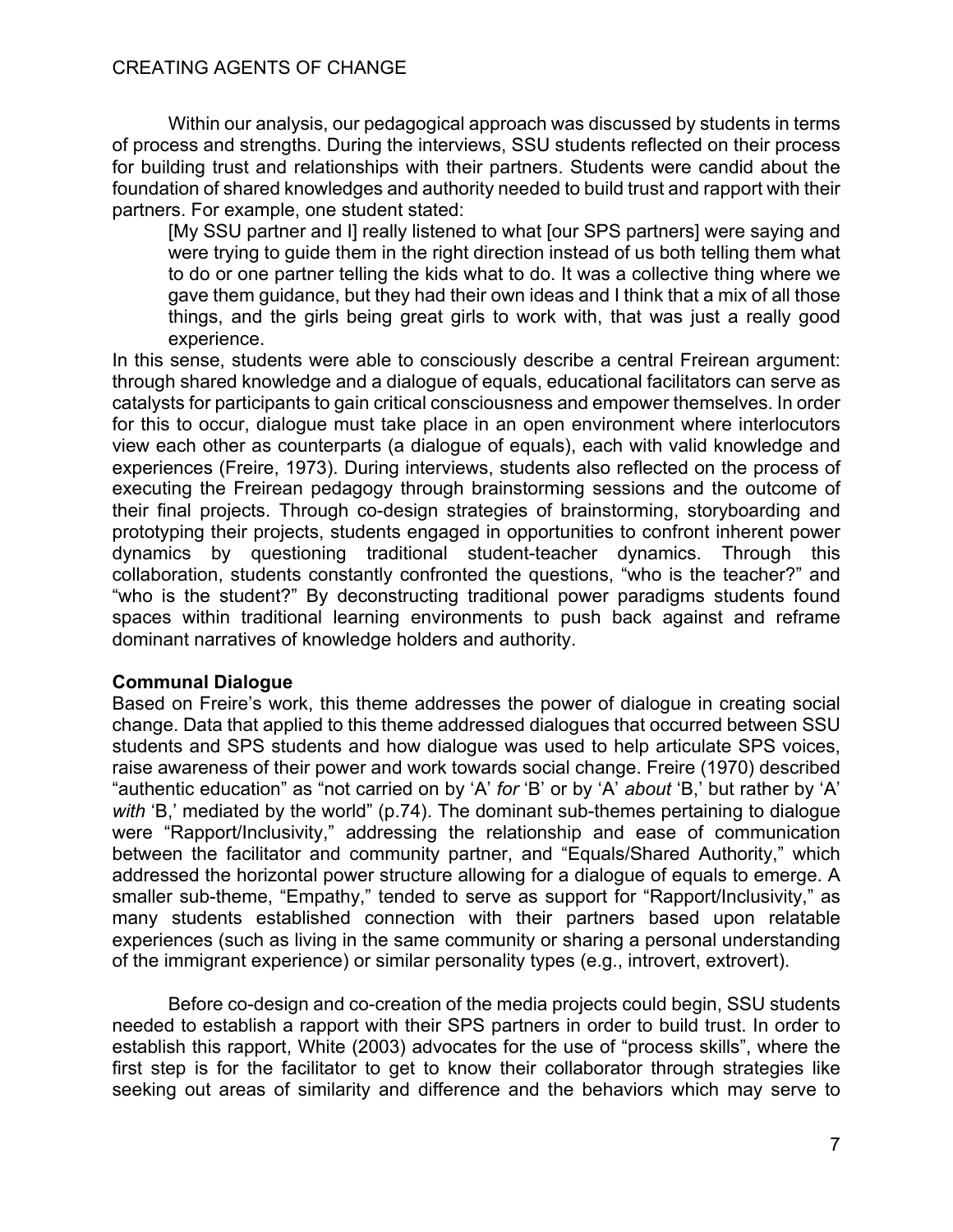engage or disengage the partner (White, 2003). During their initial meeting, students were encouraged to focus on getting to know their partner and did so through casual conversation to explore their interests, personalities and talents. One student reflected, "I treated [my SPS partner] like he was just another person; that's how we broke the ice: handshakes and casual conversation...I feel like if I was informal he'd be more likely to share his actual opinions. That might be easier for him." College students noted the strategy of asking open-ended questions to get to know their partners and many found they were able to establish rapport based on commonalities. For example, some SSU students discussed technology and media with their partners and found that they used the same social media apps or had similar interest in YouTube videos.

Our analysis showed that SSU students understood the importance of equality in their dialogical partnerships. Many noted a conscious effort made throughout the project to let their SPS partners take the lead, viewing themselves as a guide and consultant along the way. Here, SSU students embodied the concept that one's humility, as well as faith in their partner's capabilities, are integral to the dialogical process (Freire, 1970). We also found that differentiating between the roles of each interlocutor helped SSU students maintain a sense of shared authority. Prior to the start of the project, SSU students were instructed to regard their SPS partners as the project leaders of content, while SSU students would serve as the project leaders of technology. This differentiation helped SSU students take ownership of their roles as facilitators, using their knowledge of technology to help create a platform for the SPS students' voice. One student said:

It was very much fifty-fifty. She took a lot of control with the creative design process and I was just watching…like, "No, we can't use that specific picture. Why don't you try this one that we can have the rights to." And she was like, "Okay, I didn't know that was a thing." She learned what I taught her and I learned what she taught me.

SSU students showed respect for the thoughts, perspectives and talents of their SPS partners, and reflected on ways in which they learned from them. Such an environment of respect and esteem allows for the freedom of creation and the sharing of knowledge (White, 2003). SSU students understood that they were sharing in a co-learning experience with the SPS students, from which they were both transforming.

# **Critical Consciousness**

Based on Marxist theories of power and Freirean theories of critical consciousness, this theme addresses the ability for SSU students to become aware of the connection between knowledge, power and positionality; their place in power and hierarchical structures; and their potential for changing those structures through the production of alternative counterhegemonic media (i.e., civic media). Within this framework, critical consciousness is an essential element in order for participants to become aware of their potential for self-empowerment and agency. For SSU students, this occurred within two frameworks: critical consciousness raising via critical media literacy and critical consciousness raising around issues of diversity and inclusion.

Critical consciousness raising first begins in the classroom through dialogue, where students and professor collaborate to confront and flatten hierarchical power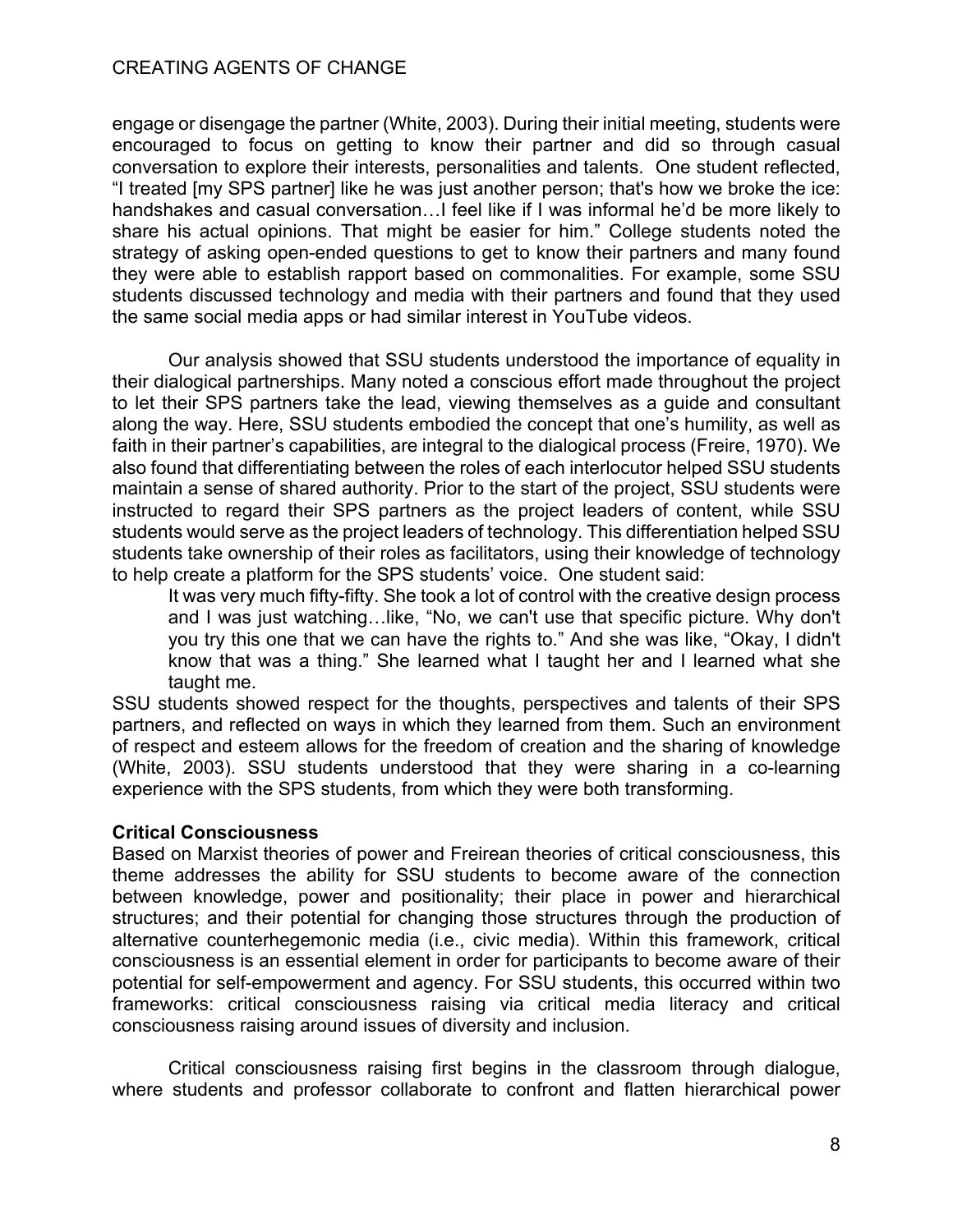dynamics in order to create a learning environment in which students and professor can co-create knowledge to "identify challenges facing their communities, research these issues through critical analysis of media and other sources of evidence, and cooperate on creating and circulating alternative media that raise awareness about these issues and prompt political action" (Mihailidis & Thevenin, 2013, p. 1615). Within this approach, SSU students began to see themselves simultaneously as Subjects of their own learning as well as facilitators in the process of SPS students understanding themselves as Subjects of their own learning, or as Freire (1973) terms it, "the role of [human] as Subject in the world and with the world" (p. 46).

 This process is then continued as civic media production occurs within a context of critical media literacy education, where critical media literacy provides students with the "pre-production" knowledge and contexts they would need to apply their civic media production skills with their SPS partners (Hobbs, Donnelly, Friesem, & Moen, 2013). In the interviews, students most described this connection as they talked about the use of critical media literacy and civic media production to create space for marginalized voices that are consistently cut out of dominant media systems. For example, one student stated:

At least in a really broad sense, I think that from the highest levels down there's obviously a lack of diversity [in media]. Like the way that most of the board rooms for the corporations that own everything below them—it's a lot of just straight white males in the board rooms. Certain demographics aren't getting a true representation of how they would see themselves, the way that other straight white people would see themselves in the media. It's like a looking glass self, where it confirms your identity when you see yourself in the media like that. So I think that diversity is really important, the lack of it is a problem, and hopefully in some way [this project] helps a little bit with sort of getting gears turning on [SPS students'] involvement in the media.

According to Douglas Kellner and Jeff Share (2007), this connection reflects a way for students who are members of dominant groups in society "to engage with the social realities that the majority of the world is experiencing" and for students who are not part of the dominant group to "receive the opportunity to use these tools to tell their stories and express their concerns" (p. 62).

Critical consciousness around issues of diversity and inclusion was the largest area we saw college students focus on in their interviews, primarily because diversity was the central theme and purpose of the collaboration. This theme addresses the ability for SSU students to become aware of the value and importance of diversity in society as well as self-reflective of one's own privileges/oppressions and how they may serve to support or be complicit in maintaining systems of oppression. Within the course and project we took an intersectional approach to learning about diversity, based on the works of Patricia Hill Collins, Kimberle Crenshaw, and bell hooks. In this study, the idea and definition of diversity is established broadly to encompass the varied ways in which it presented itself throughout the collaboration: age, ethnicity, class, gender, and ability, among others. We saw an awareness of critical consciousness of diversity expressed by SSU students as they discussed the importance of diversity and diverse voices in media systems and throughout society, accounting for intersections of age, race, ethnicity, class, and gender.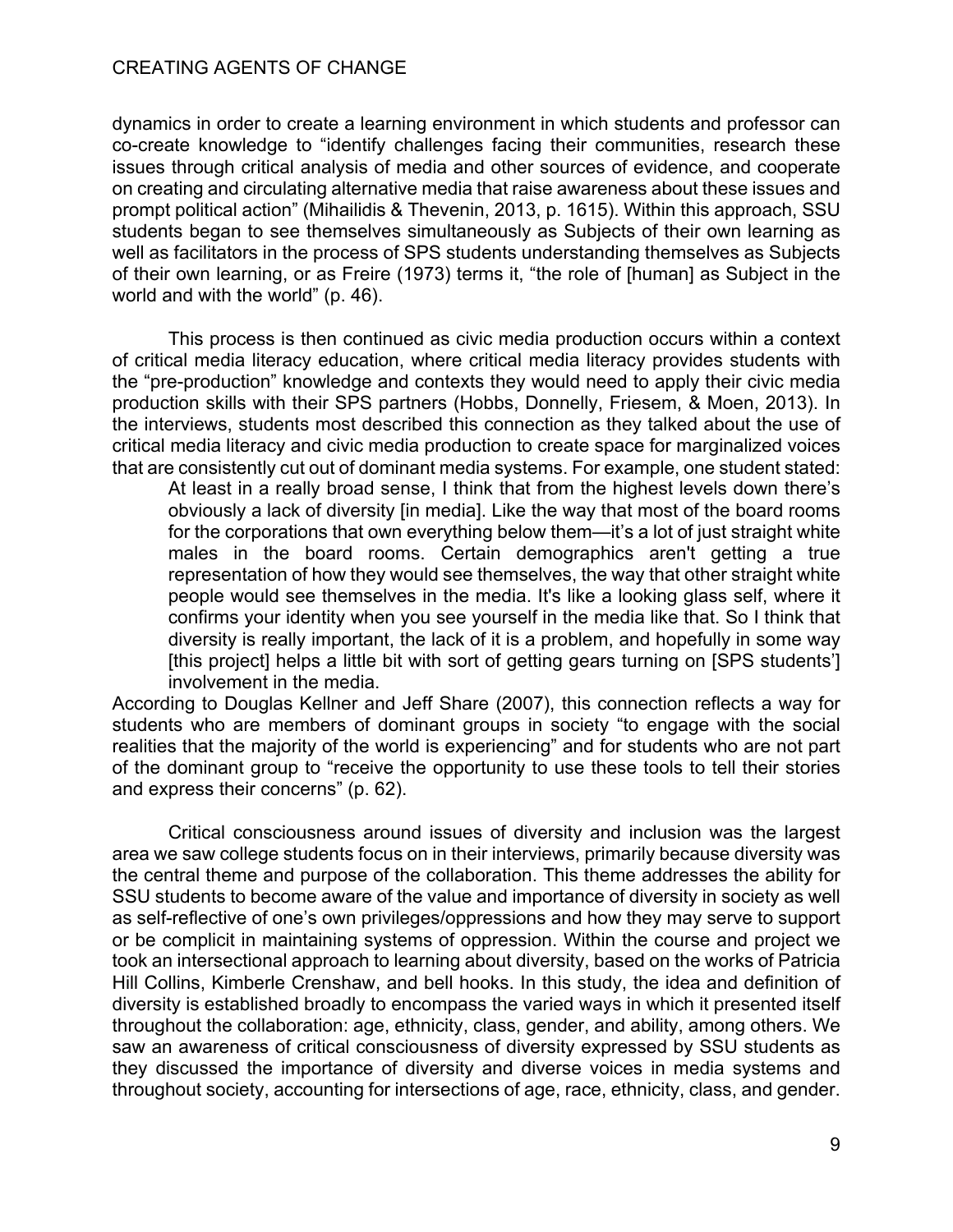For example, one student said, "We do need more diversity [in media] and I think more people are aware of it. I think people are valuing it more." Another student stated:

I feel like you have to have diversity to be able to help communities because a community is not just made up of one specific type of person. Community is itself an extension of diversity: Everyone is included. Everyone is there. I think diversity plays a big part in civic media because you can't just have one distinctive person of one type of culture help a community get better or help something be bigger or get them out of issues…you have to be diverse.

The most salient aspects of diversity that students connected with were age, race, and ethnicity. This study comes at an interesting juncture in the research on youth and media activism, where, for decades scholars and commentators have forewarned the crisis of civics: youth are apathetic, disengaged, uninformed, and distracted by technology (Putnam, 2000; Walling, 2007). However, the youth activist landscape has been changing for years and in 2018 we saw this reach a pivotal moment through the #neveragain movement. We should point out that #neveragain did not appear from thin air, but instead was slowly building as interested and engaged youth watched, learned and participated with older activists who executed their own movements like #blacklivesmatter, #MeToo, LGBTQIA+ civil rights, and the immigrant rights movement, among others. It was only a matter of time before these youth engaged on a mass scale with their own unique movement.

Against this backdrop of national youth civic engagement, SSU millennial students collaborated with the next generation of leaders in creating civic media projects that amplified youth voices and projected their stories and perspectives through the intersections of age, race, ethnicity, gender, class and ability. This collaboration was initiated to increase exposure to diverse others in a way that introduces authentic representation of experiences and contributions from marginalized individuals and communities in order for college students to recognize and value the feelings, lives and perspectives of diverse others. From this experience we saw a shift occur for SSU students as they confronted their predispositions and implicit biases against youth. The collaboration for this project stemmed from a need for community members to recognize the value and importance of youth voices; however, college students were not immune to the idea that certain voices hold more value and relevance in social space (Couldry, 2010) and as such, worked hard to identify this implicit bias and challenge it through their collaboration with public school students. We also witnessed a shift in the ability for college students to describe their own social locations, identities and experiences and understand their personal privileges/oppressions. For example, one student stated:

It was very much humbling to know and also understand privilege in a way as well. I'm very lucky to be where I am ... age, race, ethnic background, all of that, where some people aren't that lucky and they're given a bunch of challenges along their way where it's not that challenging for me. It was a very humbling thing to understand my own personal experiences with diversity.

By co-designing and co-creating the civic media projects with diverse student populations, college students were better able to understand the positionality and perspectives of their public school counterparts as they engaged in shared authority, a dialogue of equals, and the civic media co-creation process.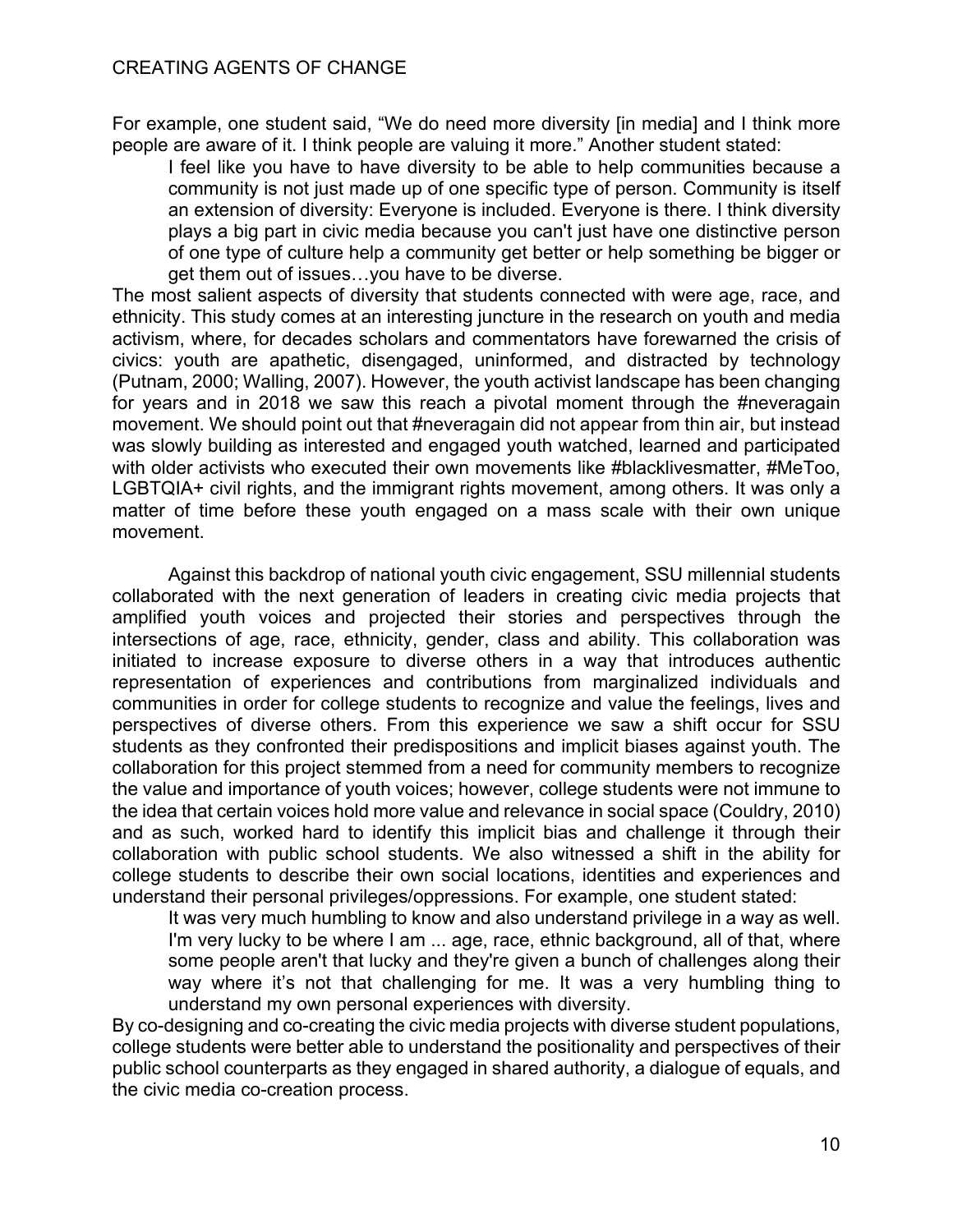For the most part, students expressed positive attitudes towards exposure to and engagement with elements of diversity. The project design and implementation relied upon hooks' (1994) assertion for "a transformative pedagogy rooted in a respect for multiculturalism", where students actively worked together to build community that "creates a sense that there is shared commitment and a common good that binds us" (p. 40). One of the greatest ways this was observed was as college students identified and expressed a heightened sense of empathy. For example, one student stated, "it was easy to talk to [my partner] because I knew how it felt to be different and how it felt to be able to tell a story much different from other people's." Another student stated:

[My SPS partner] told me a little bit about his family. His mom works, I can't remember what it was, but she did something. His dad also works, but he said that "I'm struggling, but it would be better if someone else could add to that." That kind of made me think like, we kind of came from similar backgrounds, so I related to him like, "Yeah, my mom was the only one working." I knew at times it was tough, so I could empathize with that.

The connection between diversity and empathy for college students proved to be a strong contributing factor to an increase in critical consciousness of diversity. This is explained in part by intercultural communication research that has shown that "empathic feelings for a member of a stigmatized or marginalized group can contribute to more positive attitudes toward the group as a whole (Batson et al., 1997)", which in turn can contribute to a decrease in the stereotyping and derogation of marginalized groups (Walton, 2013, p. 29). While many college students expressed empathic statements towards their SPS partners, we also noticed a tendency for others to rhetorically frame their partners' ideas or actions as "little" or "cute", which consequently reinforced their partners' marginalization. To help curb this thinking, we recommend that other pedagogical facilitators not only have explicit conversations on power dynamics and marginalization prior to and throughout the experience, but also a thorough debrief after the experience to help college students continue to confront their implicit bias and work through their own internalizations of oppressor influence.

# **Voice Articulation**

One of the deviations we noticed between the civic media communication model and the civic media pedagogical approach was how and when voice articulation occurred in the process. As previously mentioned, in the original model, voice articulation primarily occurred at the beginning of the transformative process as participants engaged in communal dialogue. However, in the pedagogical approach, we saw this phase occur more as a result of communal dialogue and critical consciousness as SPS students shaped their voices through the civic media production process.

Voice as a theoretical concept and theme refers to the ability for people to express themselves, which could include verbal communication, nonverbal communication, mediated communication, etc. Theoretically, voice is very powerful in the selfempowerment process for helping marginalized people express their struggles and experiential knowledge and serves as a form of agency (Couldry, 2010). Within this phase, we examined how SSU and SPS students worked together for the articulation of SPS voices around issues and topics of importance to SPS students. The first way we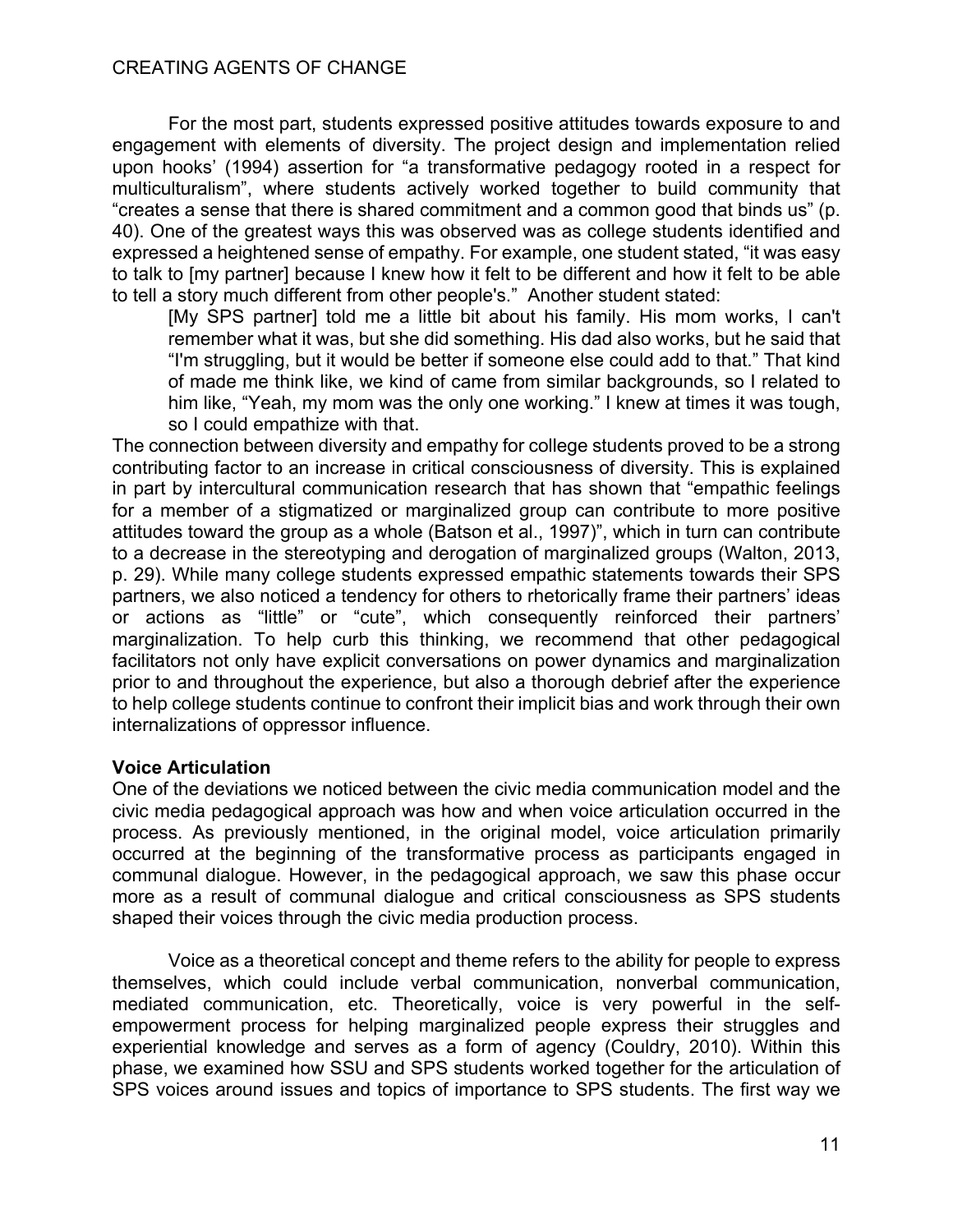saw this occur was through the facilitation process SSU students engaged in with SPS students to articulate voice. This process heavily relied upon the shared authority model to establish a more flattened power dynamic between partners. Due to this approach, students worked together collaboratively to identify articulation strategies that worked best for them. SSU students were specifically instructed to not dictate strategies and approaches to their SPS partners and as a result, SSU students implemented strategies that reinforced their shared authority model, being mindful of language use, stepping back from taking the lead on content decisions, and reinforcing their partners' ideas, whether or not they entirely agreed with their partner.

I tried to let [my SPS partner] take more of the lead just because…group projects have always been kind of a struggle for me. I usually like to work on my own and... I just kind of feel like I take the lead a little bit for whatever reason…Since the project was more about getting his voice out there, I tried to let him kind of lead more so I was kind of trying to be more reserved and give him the reins on the creation of the project.

Strategies like these ensured that horizontal power dynamics were constant and SPS partners felt their voices and perspectives were valued.

As students worked collaboratively to articulate voice, SSU students noticed how this process enabled them to better identify and understand the role of civic media for addressing the possibility and necessity of a diversity of voices to be heard in society. While college students quickly grasped the need and importance of young community member voices being circulated throughout society, they still struggled with checking their own predispositions of youth capabilities at the beginning of the collaboration—an issue that was better resolved over the course of the project as their critical consciousness around diversity increased. One reason for this can be explained by Couldry's (2010) work on *voice-denying rationality*, which he defines as the undermining of voice "in subtle ways through the organization of social relations" (p. 10). One student touched upon this stating:

Yeah, I'd say [this project helped to articulate a voice that is typically silenced in our community]. Maybe silence is probably the right word. Children's voices, I feel like, are just contained in their certain boxes. Their parents will hear them when they want to. Their teacher will hear them when they want to. They don't really get

out there. It's really hard to hear actual opinions of children in mainstream society. Co-designing and co-creating the civic media projects allowed SSU students to better understand the positionality and perspectives of their SPS counterparts as they engaged in shared authority, listened, and valued their partners' experiential knowledge and standpoint.

# **Self-Empowerment & Agency**

This section will also address how the civic media model as a pedagogical approach deviates from its version as a communication framework. As a theoretical concept, selfempowerment looks at how individuals come to feel like they have a sense of power over forces in their life that may be oppressing them (Sadan, 2004; Sen, 1997). Typically in the communication framework, self-empowerment would look at how participants creating civic media to amplify their own voices would feel a sense of self-empowerment through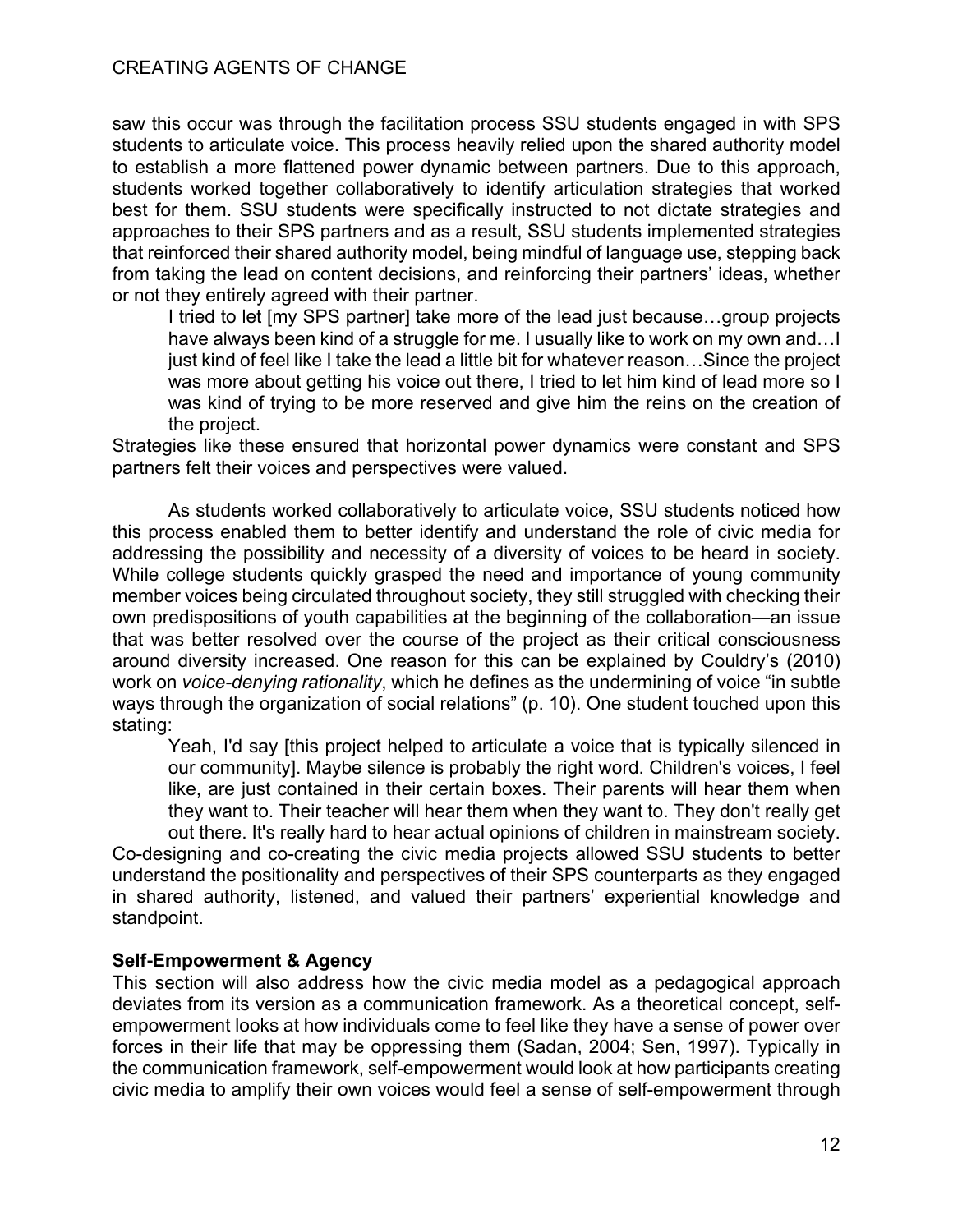the transformative process of media creation. However, in the pedagogical approach, we argue that facilitators (in this case, college students) will also feel a sense of selfempowerment as they begin to see their role in creating media with marginalized groups fill a gap in dominant media messages. Gita Sen (1997) describes two key aspects of empowerment: extrinsic control and intrinsic capabilities. Extrinsic control includes resources that create power such as money, technology, and people, while intrinsic capabilities focus on the self-confidence of individuals to succeed in acts of agency. We saw self-empowerment for college students coincide with these two approaches via selfempowerment through media production (extrinsic control) and an awareness of selfempowerment (intrinsic capabilities). As one student stated, "…especially with media production. It's like wow, I have the means to kind of do something that can change the world, or like one person's view. Get one person's voice heard that isn't normally heard. That I have some power to help." Through access to media production equipment provided by public institutions (university and public school district), students felt they had extrinsic control over the means of production. Because we also took a mobile media approach, using apps and technology available on most smart phones, students also felt they could take this extrinsic control with them after the course ended. "Getting a community involved in an issue is so important that I feel like I could definitely see myself using [civic media] down the road. Even if it's just a simple Tweet or something," another student remarked.

Intrinsic capabilities was seen as students expressed an awareness of selfempowerment and sense of agency. In this study, agency refers to the ability for someone to take action, specifically community or political action (Campbell, 2005; Dewey & Rogers, 1927/2012). Agency also involves speaking as well as taking a physical action, e.g., protesting. In this theme, we were specifically looking to see if college students had a shift in their own sense of agency through participation in the project. One student stated,

I feel like if we wanted, if we as students wanted to do something to promote change in our communities, I feel like we definitely would be able to do it. I definitely feel like showing us these problems and showing us what we can do about it definitely made us feel more empowered.

Agency was seen in two ways: a sense of self-actualization and self-efficacy, and the potential for agency by college students. For this study, self-actualization was defined as the realization or fulfillment of one's talents and potentialities, especially as a drive or need present in everyone, and self-efficacy was defined as one's belief in one's ability to succeed in specific situations or to accomplish a task. This was seen through statements like, "It's hard to create change by yourself in the community but I do feel like I could now, after this" and "I do want to [create social change], but it's hard. But I could do it, yeah." SSU students expressed potential for enacting their sense of agency as they brainstormed possible scenarios they could carry out in their communities to enact change. For example, one student stated, "I think [this project] possibly sparked interest in helping out in my local schools, definitely something like that. Seeing what these kids can do, I'd love to see what kids from my neighborhood would be able to do."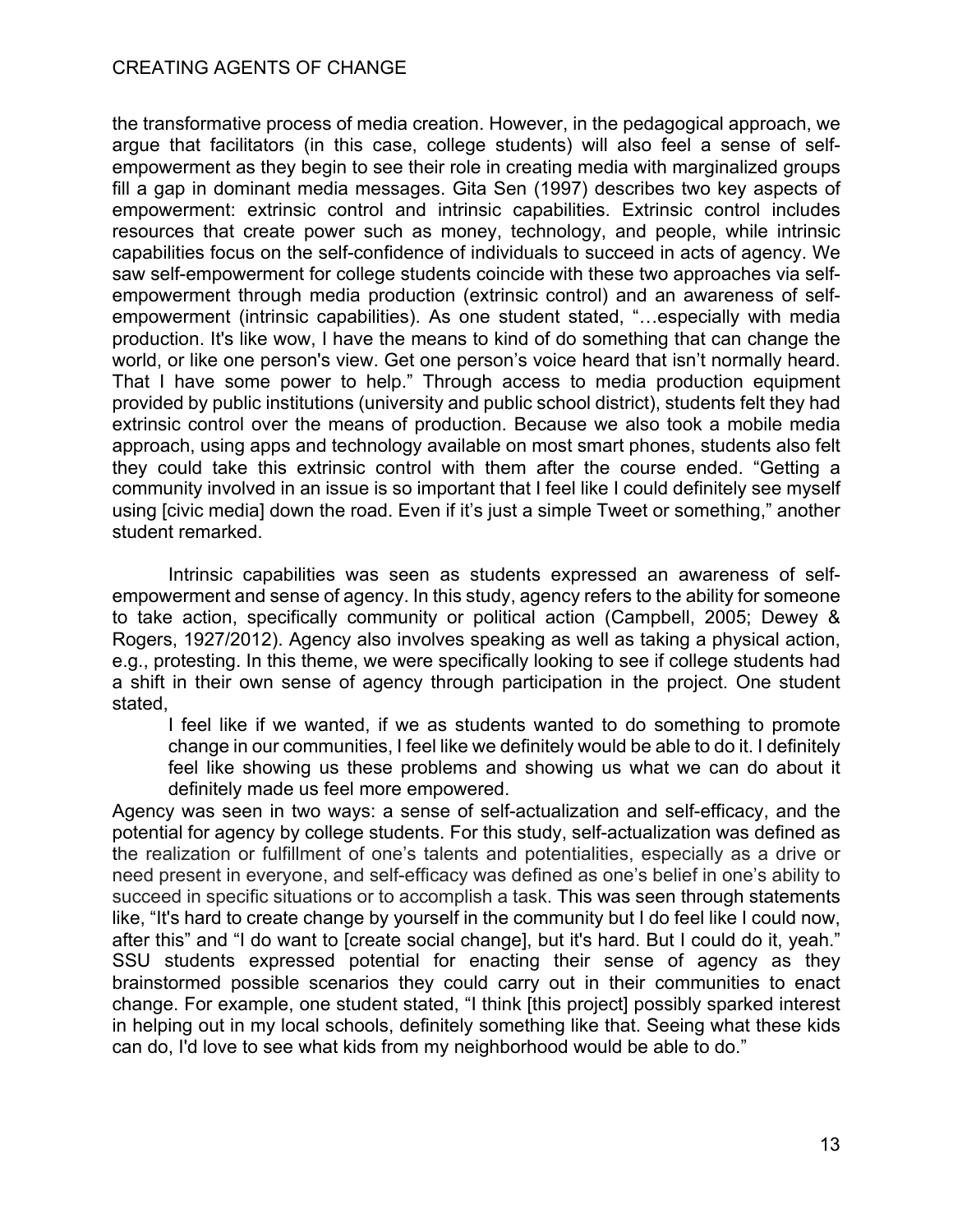# **CONCLUSION**

The purpose of this study was to understand how the intersection of critical media literacy, civic media production, and experiential learning help college students understand themselves as engaged community members. To answer our first research question: How can the civic media model be implemented in a higher education classroom setting and with what effect?, we saw the pedagogical version of this model transform to account for the role of the college student as facilitator. In this civic media pedagogical approach, we saw the initial phases move from being interlocked to more linear as participants engaged: 1) communal dialogue (building rapport/trust), 2) critical consciousness (digital/critical media literacy and diversity/inclusion), and 3) voice articulation. This was seen as voice articulation transitioned from a phase of civic media creation to a result of critical consciousness and communal dialogue. As college students worked with SPS students, they engaged in communal dialogue, shared authority and reciprocal power dynamics to establish the trust and rapport needed for SPS students to shape and articulate their voices and perspectives. The pedagogical model also saw the expansion of critical consciousness beyond digital and critical media literacy to include consciousness of diversity and inclusion as well. This was both a cause and effect of the experiential collaboration. As college students partnered with SPS students, they shaped and were shaped by the experience of collaborating with someone holding a different standpoint than their own. As one student stated:

The fact that we got to talk to people that live in Salem, that live in the community, and are actually dealing with these day to day things I thought was probably the most amazing part of that whole dynamic of having the community and the issue come together. We're using technology as a vehicle to voice the community's issues rather than people that just happen to be residing in the community for a short amount of time.

As a result, SSU students came to be able to explain the political implications of representation and their possible social implications as well as describe their own social locations and identities and experiences of inequity to understand their personal privileges/oppressions. Lastly, the pedagogical model shifted to account for the role of college students as media facilitators, which allowed for them to engage in transformative pedagogy influenced by bell hooks and Paulo Freire. Through this transformative approach, college students felt themselves transformed in the interaction through their own realization of self-empowerment and sense of agency. For example, one student said, "I think I could more likely create social change, mostly because now I have more of a desire to. I suppose earlier I was just like, 'Eh,'…but that's really what social change is all about—the desire for social change."

The second question we sought to answer in this study was: How can the convergence of media literacy, civic education and experiential learning help students apply their critical media literacy education in a real world context that builds their understanding of themselves as engaged community members? We found that transformative pedagogy via civic media production can provide college students with ample opportunities to engage with and reflect upon opportunities that shaped their idea of what social change is and what their role in creating it could be. In their research on democratic participation and community involvement, John Dewey and Melvin Rogers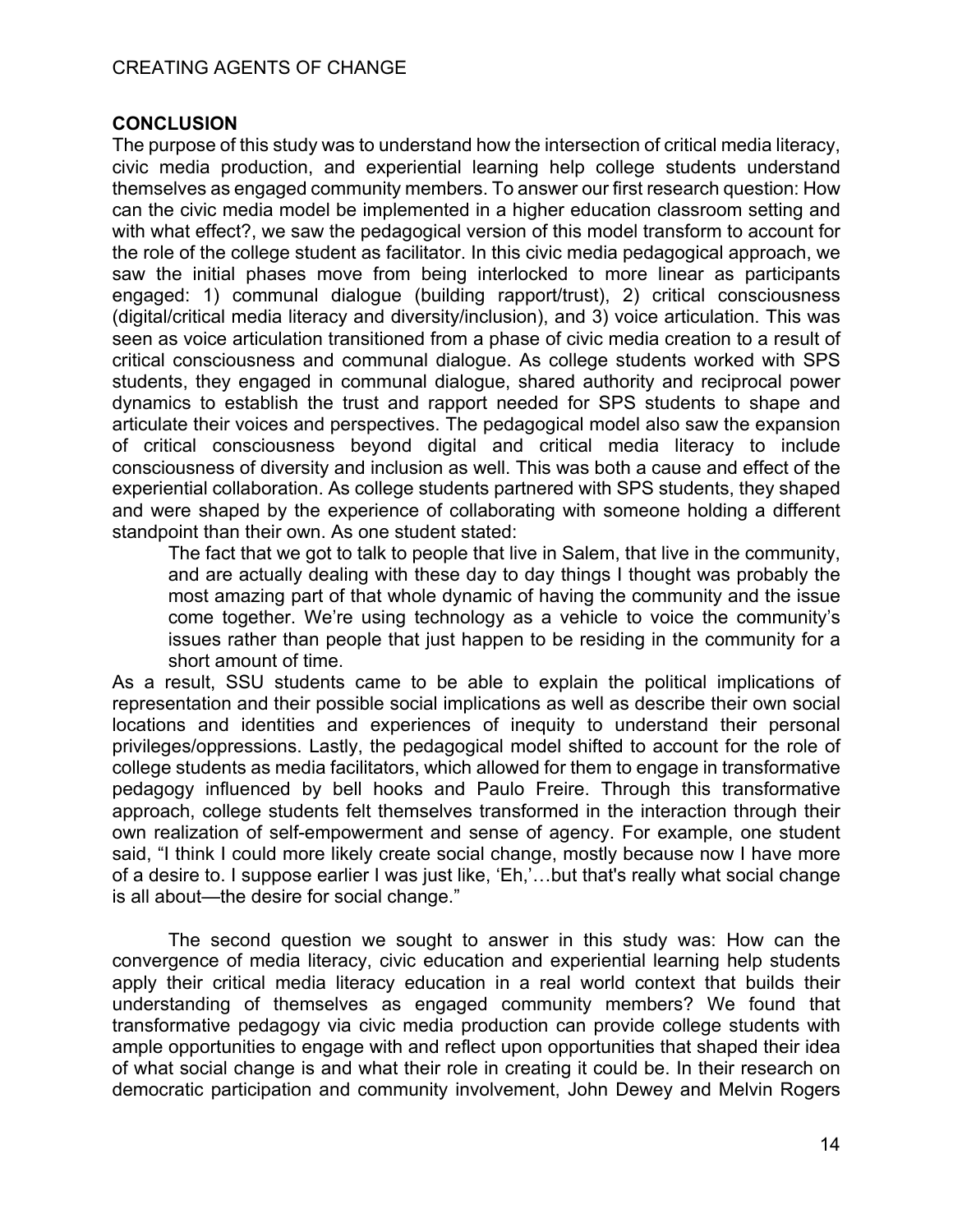(1927/2012) argued that the need exists for more community involvement to incite civic discourse based on critical inquiry and critical reason. According to Dewey and Rogers (1927/2012), "activity is a condition of the creation of a community," and activity through interaction is dependent on communication (p. 151). A sense of community can be established to encourage activity and engagement when "we" and "our" exist, and "the consequences of combined action are perceived and become an object of desire and effort" by community members (p. 151). This project asked students to engage in a community through experiential learning and communal dialogue. The civic media pedagogical approach provided students a way to not only learn course concepts by applying them in a community setting, it did so in a way that left college students engaged in their own sense of power and agency to continue creating social change. For example, one student said, "I did have to step outside of my comfort zone a little bit, but [this project] made me want to find out more about my community and in a way get more involved. We'll see how that goes." Another student stated:

This particular [project], it definitely is [civic engagement]—it's more than just babysitting, right? I can babysit my elementary school brothers and sisters—but going into the learning setting and really doing something meaningful that makes them feel like their voices are heard and also teaching behaviors that aren't commonly taught in the community. When we're doing [these] things, it doesn't take much effort on our part to help out. So [civic engagement is] taking what we're already learning and just applying it to an area that could really benefit from it.

In conclusion, we found that when students are provided opportunities to intersect their classroom critical media literacy concepts with this civic media pedagogical approach in an external context with an identified community need, college students become aware of themselves as self-empowered civic agents, capable of creating change in the world around them.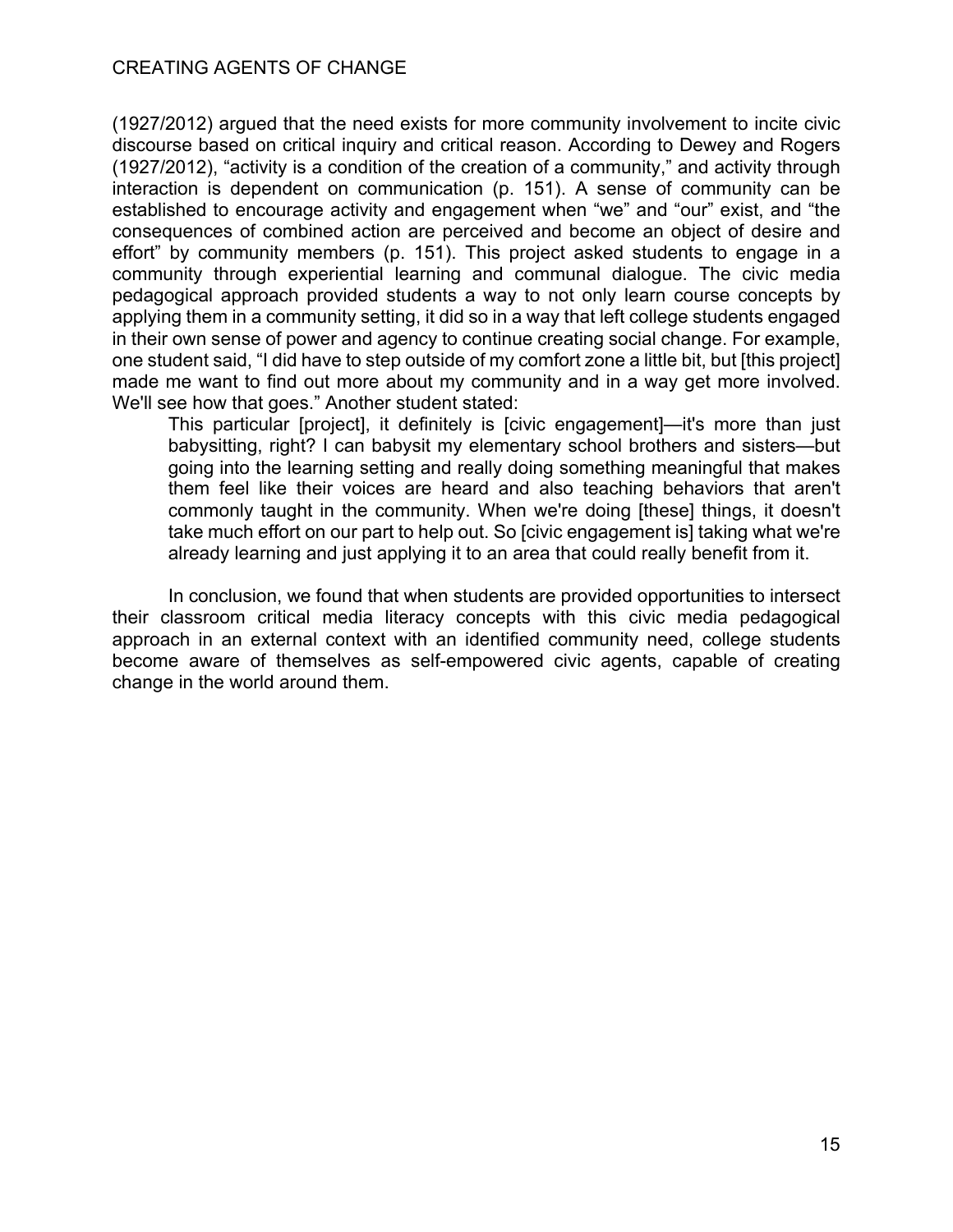# **REFERENCES**

- Buckingham, D. (2003). *Media education: Literacy, learning and contemporary culture*. Cambridge, UK: Polity.
- Campbell, K. K. (2005). Agency: Promiscuous and protean. *Communication and Critical/Cultural Studies*, *2*(1), 1–19.
- Cohen, C. J., Kahne, J., Bowyer, B., Middaugh, E., & Rogowski, J. (2012). *Participatory politics: New media and youth political action*. Oakland, CA: Youth and Participatory Politics Research Network. Retrieved from https://goo.gl/z5iauX
- Corbin, J., & Strauss, A. (1990). *Basics of qualitative research: Grounded theory procedures and techniques*. Thousand Oaks, CA: SAGE Publications, Inc.
- Couldry, N. (2010). *Why voice matters: Culture and politics after neoliberalism* (1st ed.). Thousand Oaks, CA: SAGE Publications Ltd.
- Dewey, J., & Rogers, M. L. (2012). *The public and its problems: An essay in political inquiry*. University Park, PA: Penn State Press. (Originally published 1927).
- Freire, P. (1970). *Pedagogy of the oppressed* (30th edition). New York: Continuum International Publishing Group.
- Freire, P. (1973). *Education for critical consciousness*. New York: Continuum International Publishing Group.
- Hobbs, R., Donnelly, K., Friesem, J., & Moen, M. (2013). Learning to engage: How positive attitudes about the news, media literacy, and video production contribute to adolescent civic engagement. *Educational Media International*, *50*(4), 231–246.
- Holme, J. J. (2002). Buying homes, buying schools: School choice and the social construction of school quality. *Harvard Educational Review*, *72*(2), 177–206.
- hooks, b. (1994). *Teaching to transgress: Education as the practice of freedom*. New York: Routledge.
- Jenkins, H. (2006). *Convergence culture: Where old and new media collide*. New York: New York University.
- Kahne, J., Hodgin, E., & Eidman-Aadahl, E. (2016). Redesigning civic education for the digital age: Participatory politics and the pursuit of democratic engagement. *Theory & Research in Social Education*, *44*(1), 1–35.
- Kahne, J., Lee, N.-J., & Feezell, J. T. (2012). Digital media literacy education and online civic and political participation. *International Journal of Communication*, *6*, 24.
- Kahne, J., Middaugh, E., & Allen, D. (2014). *Youth, new media, and the rise of participatory politics*. YPP Research Network Working Paper #1, Oakland, CA. Retrieved from https://goo.gl/PsARPC
- Kajner, T., Chovanec, D., Underwood, M., & Mian, A. (2013). Critical community service learning: Combining critical classroom pedagogy with activist community placements. *Michigan Journal of Community Service Learning*, *19*(2), 36–48.
- Kellner, D., & Share, J. (2007). Critical media literacy is not an option. *Learning Inquiry*, *1*(1), 59–69.
- Massachusetts Department of Elementary and Secondary Education. (2017). Enrollment Data. Retrieved from https://goo.gl/vp416x
- Middaugh, E., & Kahne, J. (2013). New media as a tool for civic learning. *Comunicar: Scientific Journal of Media Education*, *40*(20), 99–107.